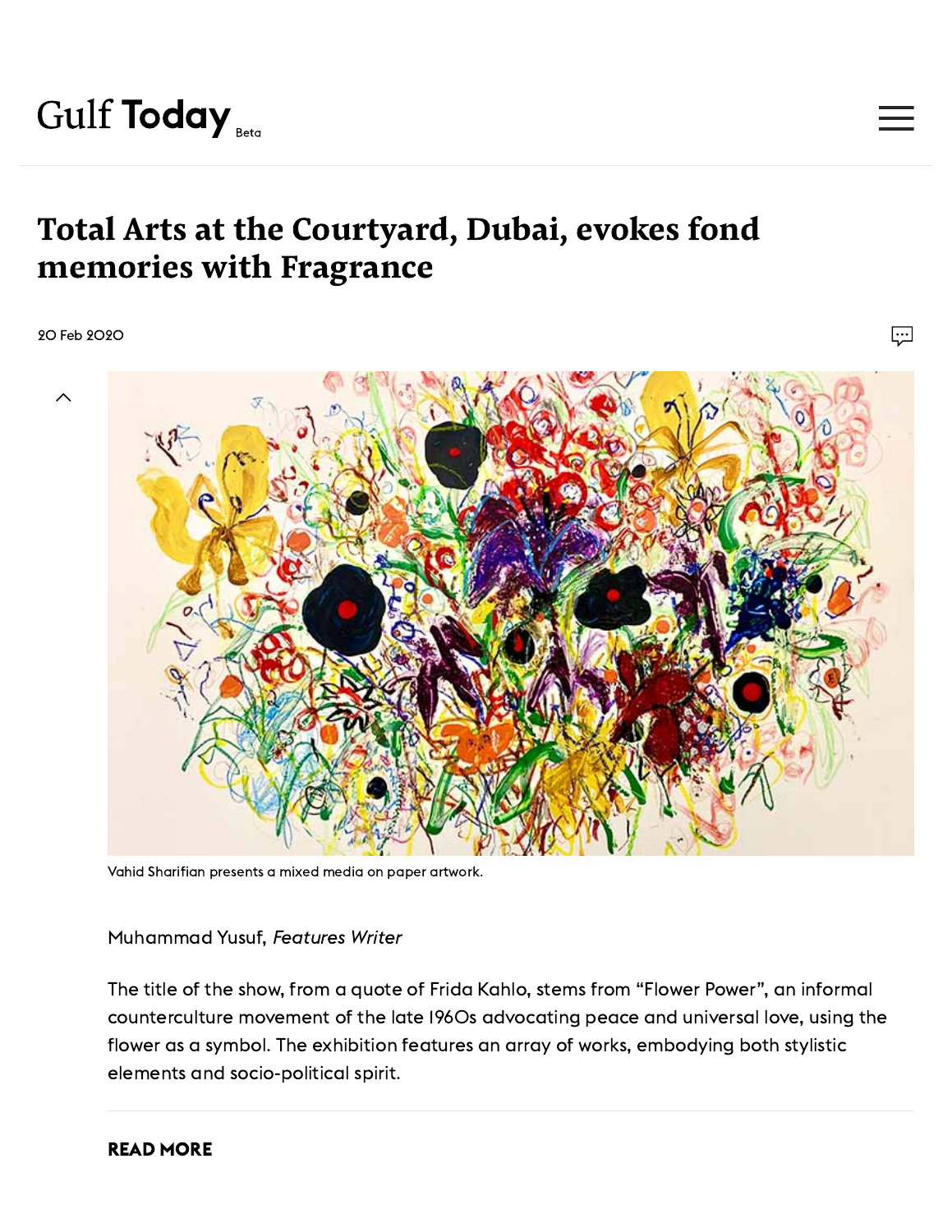[Germany](https://www.gulftoday.ae/culture/2019/07/20/germany-returns-painting-stolen-by-nazis-to-florence) returns painting stolen by Nazis to Florence

Dhoni stumps fans with painting [ambitions](https://www.gulftoday.ae/culture/2019/05/21/dhoni-stumps-fans-with-painting-ambitions)

Dubai painter jailed for stealing artwork from [employer](https://www.gulftoday.ae/news/2020/02/19/dubai-painter-jailed-for-stealing-artwork-from-employer)

Dubai Culture [successfully](https://www.gulftoday.ae/culture/2019/05/05/dubai-culture-successfully-concludes-9th-edition-of-sikka-art-fair) concludes 9th edition of SIKKA Art Fair

The exhibition will mark the beginning of spring, celebrated as a sign of renewal and rebirth. Almost every culture, past and present, has sort of ritual to celebrate the promise and fertility of spring; it is the time for rituals of balance and new beginnings.

In the visual vocabulary, blooming blossoms and flowering buds often signify the end to dark winters and the beginning of new and fresh days to come.

The use of flowers as subject or material has been a common place for artists and creative throughout history; many artists have been drawn to flowers for their evocative qualities, to represent reproduction or decay, purity or promiscuity, love or hardship — or simply a pile of petals.

"When you take a flower in your hand and really look at it, it's your world for the moment," Georgia O'keeffe once said. She is best known, among other things, for her paintings of enlarged flowers.



Leyly Matine-Daftari's composition in silkscreen on paper.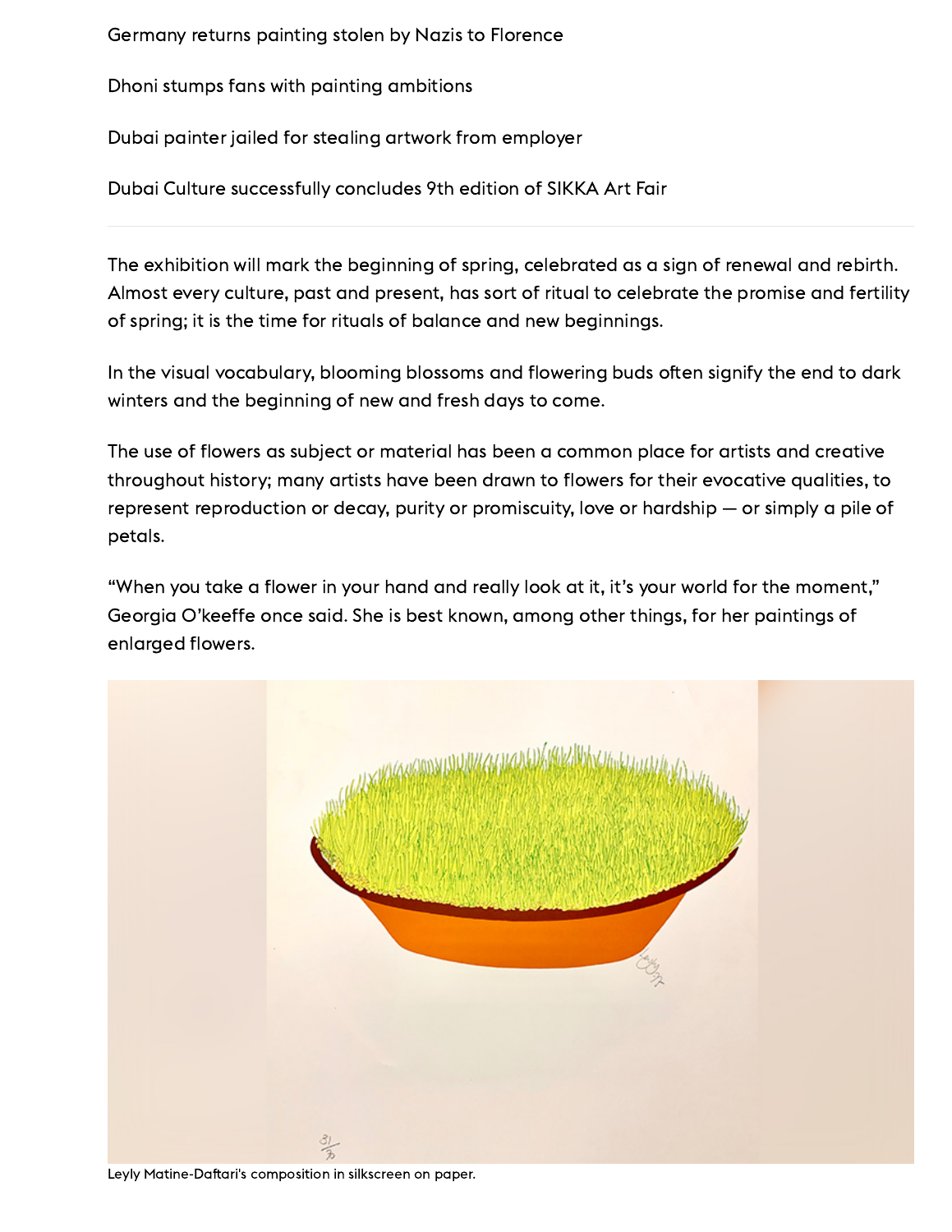The hippy flower children in the I96Os and 7Os protested and demonstrated their power softly and passively in the manner of their hero Gandhi (the Babuji of Indian Independence). The exhibition is also about that sort of resistance and power and at the same time about the Sufi poetry power of love - love being the subtext of all life and understanding.

The show contains work by Andy Warhol, Cy Towmbly, Alessandro Towmbly, Jean-Claude Carriere, Mikhalis Makroulakis, Fereydoun Ave, Shaqayeq Arabi, Reza Derakhshani, Ali Golestaneh, Shahla Hosseni-Barzi, Houda Khalladi, Mohseni Kermanshahi, Malekeh Nayiny, Mansour Rafie, Abolghasem Saeedi and Fereshteh Setayesh.

French novelist, screenwriter, actor and Academy Award honoree Carrière says about Flower Power that "in the course of two or three years, the flower believed it had seized power in the United States of America. It claimed that it was above arms and violence and was going to reign over the world.



Parvaneh Etemadi presents print on paper work.

"In March 1968, I joined Milos Forman in New York. (Forman was a Czech-American film director, screenwriter, actor and professor). His wish was to make a film on this new youth movement called "Hippy" and the new era that lay ahead.

"We set ourselves up at the Chelsea Hotel, the undisputed center of the "counter culture". The contraceptive pill had been openly sold for a year and 1967 had already experienced a "summer love".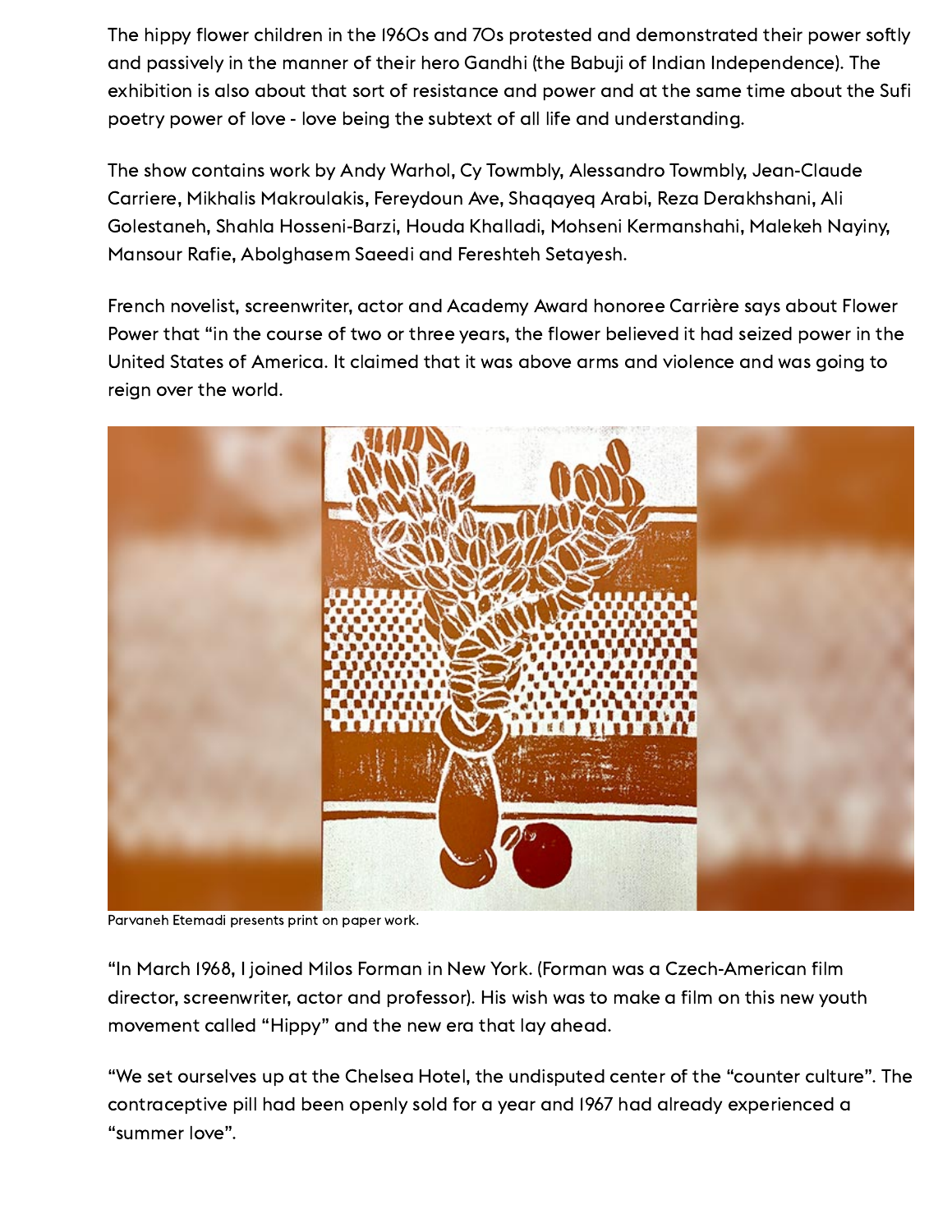"The entire youth, united against the Vietnam war, seemed to be under the influence of "flower power". Flowers were everywhere, over faces, on girls' dresses and in the prairies of Central Park, where, on a Sunday, we found ourselves amongst crowds singing and dreaming under a light of marijuana. "Peace and love" was their motto.



Fereydoun Ave's Lal Dhalia is done in mixed media on paper.

"Some went to work on roller skates, girls got naked to have their bodies painted over in any fashion. This was called "Body painting". On streets, strangers jumped in your face to give you a kiss.

"Most of them dreamed of new artistic forms that they named "psychedelic", a word whose meaning has always escaped me. Born in San Francisco, the movement reached Chicago and New York. St. Mark's Place, in the East Village was its center; today, a street like any other.

"Following diverse incidents, all rather tragic, returning to Europe, the invasion of Czechoslovakia by the Warsaw Pact Troops in August – Milos, in September, decided to return to New York.

"He was supported by Claude Berri who had named Jean-Pierre Rassam as executive producer. I accompanied Milos on the trip. We settled in the East Village and immersed ourselves in the "flower world".